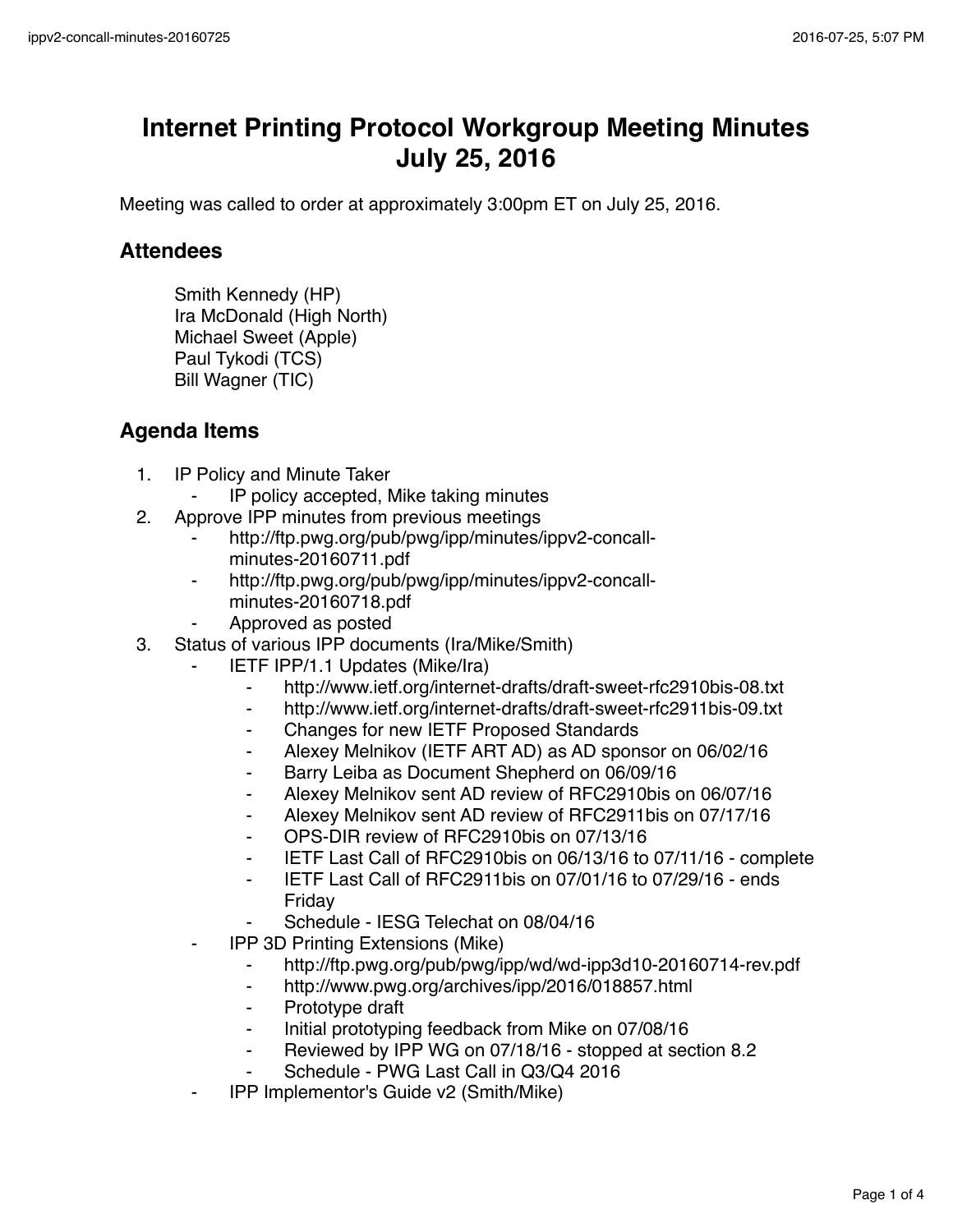- ⁃ http://www.pwg.org/archives/ipp/2016/018829.html
- ⁃ http://www.pwg.org/archives/ipp/2016/018830.html
- ⁃ Discussed by IPP WG on 06/13/16
- Schedule Errata for IPP Implementor's Guide v2
- ⁃ IPP Everywhere Self-Cert / Tools / Issues (Smith/Mike)
	- http://ftp.pwg.org/pub/pwg/candidates/csippeveselfcert10-20160219-5100.20.pdf
	- ⁃ http://www.pwg.org/archives/ipp/2016/018828.html
	- Discussed by IPP WG on 05/23/16
		- Schedule Errata for IPP Everywhere Self-Cert / Tools
- 4. "printer-resolution-supported" vs "pwg-raster-resolution-supported" (Smith)
	- http://www.pwg.org/archives/ipp/2016/018874.html
	- ⁃ Resolved see Smith and Mike's exchange
	- ⁃ Schedule review at August PWG F2F
	- Action: Mike to file an issue against PWG 5102.4 to talk about relationship between pwg-raster-document-resolution-supported and printerresolution-supported
- 5. PWG 5100.8 Issue #42: -actual should be in Job Status group (Mike)
	- http://www.pwg.org/archives/ipp/2016/018867.html
		- ⁃ Note that "xxx-actual" are Job Receipt (read-only)
		- ⁃ Schedule Errata for IPP "-actual" Attributes
		- ⁃ Action: Mike to move -actual attributes to the Job Status group, update issue #42 accordingly
- 6. PWG 5100.11 Issue #43: add Job Password Repertoire attributes
	- http://www.pwg.org/archives/ipp/2016/018873.html
		- Additional Job/Printer attributes
	- ⁃ Schedule Errata for IPP JPS2
- 7. Review of IPP Finishings 2.1 (Smith)
	- http://ftp.pwg.org/pub/pwg/ipp/wd/wd-ippfinishings21-20160720-rev.pdf
	- http://ftp.pwg.org/pub/pwg/ipp/slides/Finishings-2.1-Orientation-and-Feed-Orientation-Extensions-2016-06-13.pdf
	- ⁃ Interim draft
	- Next status: Prototype
	- Section 5.1:
		- ⁃ Lines 493-494: Update last sentence (Figure 3 and long-edge-first)
		- Also could talk about media-feed-orientation (which provides actual rotation) vs. just long/short-edge feed - media-feed-orientation comes from media-col-database/ready.media-source-properties
		- Figure 3: Tweak scale of figure so caption fits
	- ⁃ Section 5.2:
		- Drop blank lines 653 and 665
	- Section 5.2.1:
		- ⁃ "Keywords can be extended by appending a qualifying label ..."
		- ⁃ "and 'trio-binder' is the extension qualifier".
		- ⁃ Single quotes around all values/strings. (double quotes are for attribute names)
		- Mention printer-strings-uri attribute for localization keyword would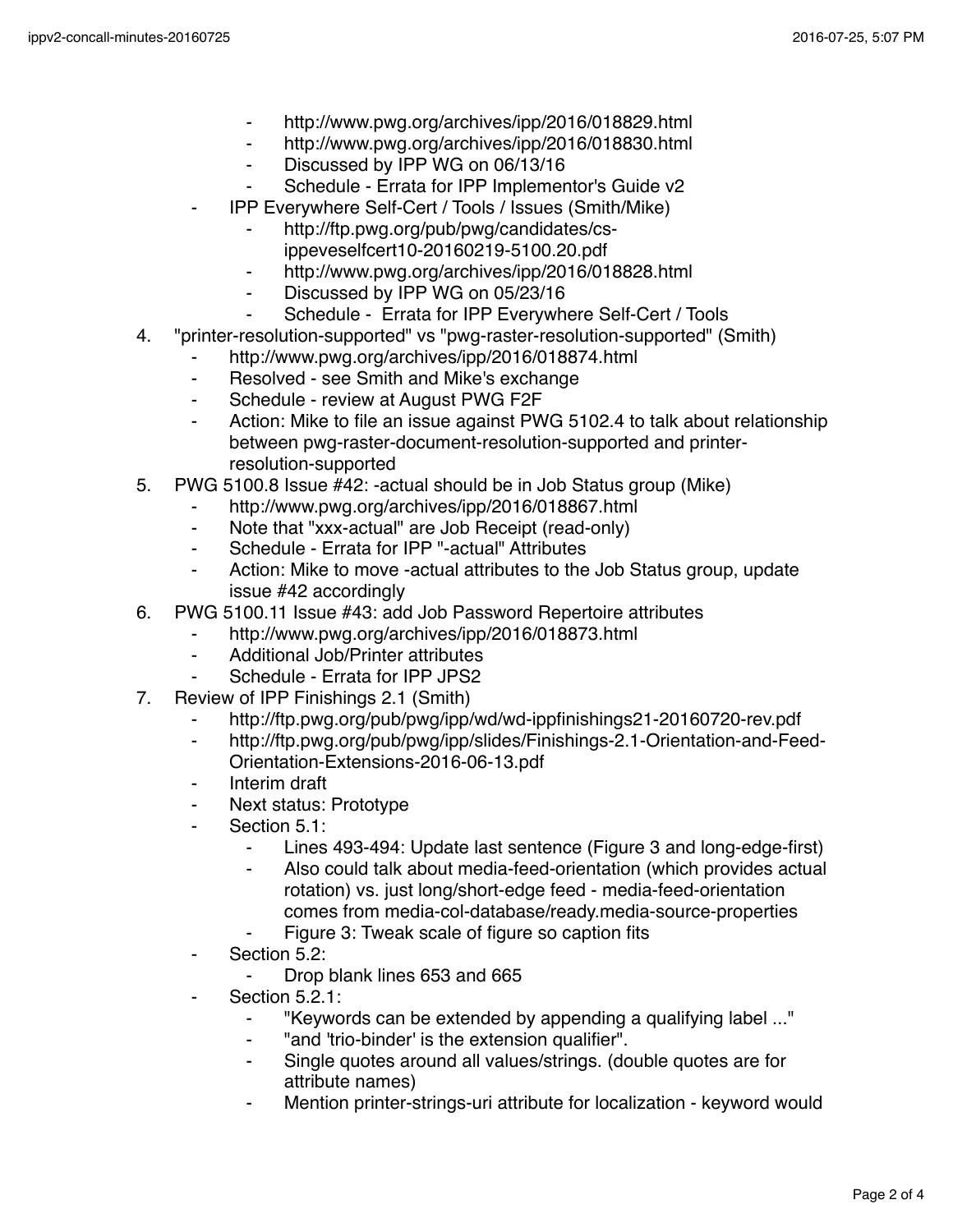be localized via string catalog referenced by the "printer-strings-uri" Printer Description attribute [PWG5100.13], or something like that.

- Maybe break out discussion of localization so that it applies to all keyword values (right now it is buried with vendor extensions)
- Section 6.10:
	- Line 1158: "Job" (capitalize)
	- ⁃ Line 1160: Reword "need not" they can be specified separately or together.
	- Line 1170: "There could/can be situations", double quotes around "finishings-col"
	- Lines 1171-1173: Replace "or similar situation" with "etc.", "These situations are described by the Printer using the "job-constraintssupported" and "job-resolvers-supported" Printer Description attributes [PWG5100.13]."
	- Line 1177: finishings-col={finishing-template='staple-top-left'}
	- ⁃ Line 1178: finishings=20
	- Line 1179: Drop orientation-requested
	- ⁃ Line 1180: media-col={media-source='tray-2'}
	- Line 1186: media-col={media-source='tray-1'}
- Section 6.18:
	- "As with finDeviceTable, Printers MUST only list those finishers that are currently attached."
- Line 1596: Move 'fold-engineering-z' up between 'fold-double-gate' and 'fold-gate'
- Action: Mike to add item to IPP F2F slides: use SMI code as prefix for vendor keywords?
- Smith will post prototype draft, move to stable draft shortly thereafter in preparation for a WG last call
- 8. Review of IPP System Service (Ira/Mike)
	- http://ftp.pwg.org/pub/pwg/ipp/wd/wd-ippsystem10-20160720-rev.pdf
	- ⁃ Interim draft completed all edits from 07/11/16 review
	- ⁃ Issue: Remove/downsize "system-totals" (dozens of attributes)
	- Issue: Design for "resource-authenticator"
	- ⁃ Issue: Indices for "configured-subunits" for multiple output devices?
	- ⁃ Reviewed by IPP WG on 07/11/16
	- Stopped at section 7.3.10 system-configured-resources
	- ⁃ Schedule Prototype draft in Q3/Q4 2016
	- Section 5.10:
		- Make Job Status, READ-ONLY, specified in Job Creation request, etc.
	- Section 7.1.4:
		- ⁃ Lines 1397-1398 Job Status but Description for others, drop Set-Job-Attributes
		- Line 1399: "The recorded System, Printer, ... values MUST identify ..."
		- Line 1400: Drop "defined in", "as discussed for the "job-originatinguser-name" Job Status attribute [RFC2911]"